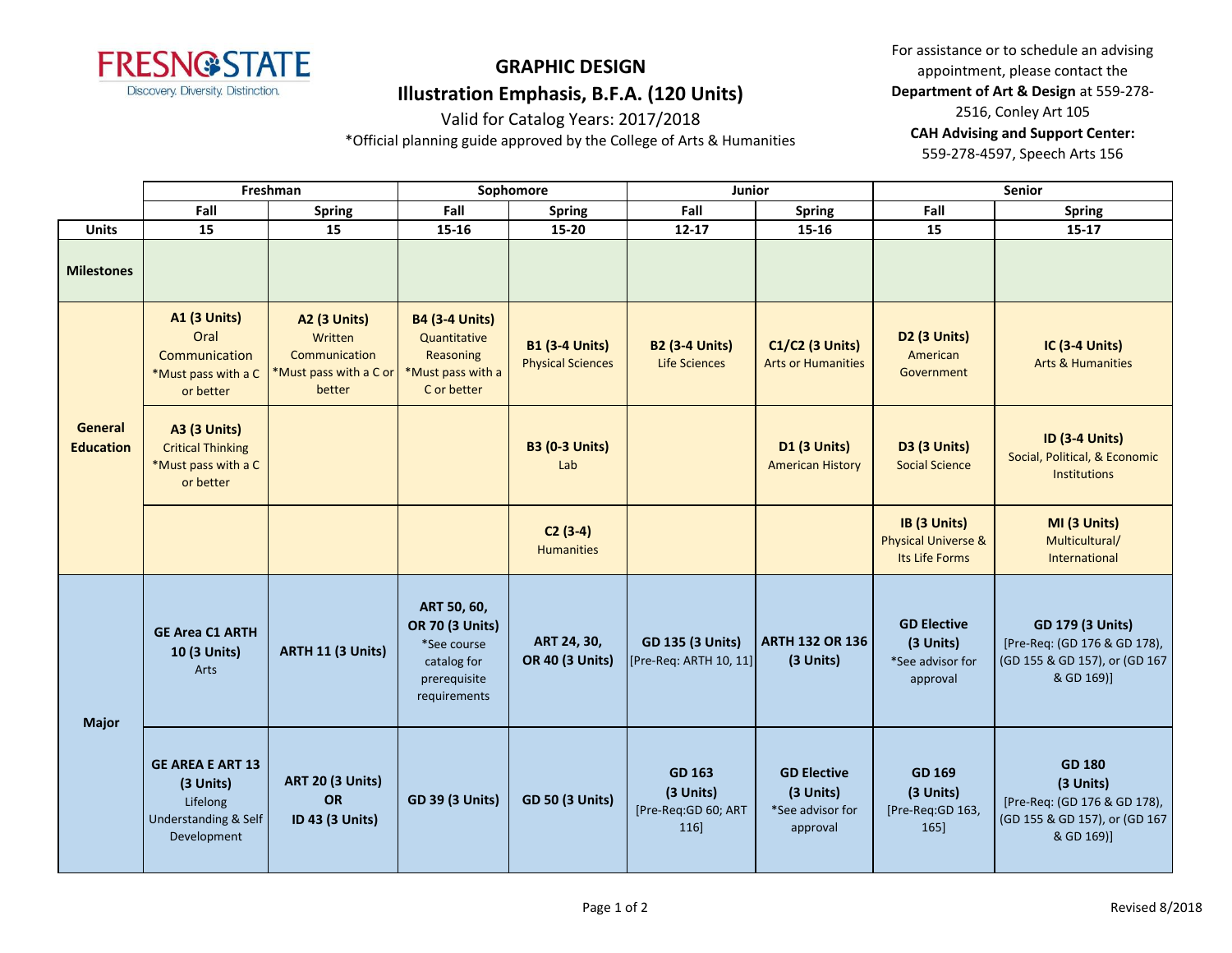

Valid for Catalog Years: 2017/2018

\*Official planning guide approved by the College of Arts & Humanities

For assistance or to schedule an advising appointment, please contact the **Department of Art & Design** at 559-278- 2516, Conley Art 105 **CAH Advising and Support Center:**  559-278-4597, Speech Arts 156

**Fall Spring Fall Spring Fall Spring Fall Spring Units 15 15 15-16 15-20 12-17 15-16 15 15-17 Freshman Sophomore Junior Senior GD 35 (3 Units) ART 116 (3 Units)** [Pre-Req: ART 13] **GD 41 (3 Units)** [Pre-Req: ART 13; GD 37] **GD 60 (3 Units)** [Pre-Req: ID 43 or ART 20] **GD 165 (3 Units)** [Pre-Req:GD 42, 60, GD 163] **GD 167 (3 Units)** [Pre-Req:GD 163] **GD 37 (3 Units)** [Pre-Req: ART 13; GD 35] **GD 42 (3 Units)** [Pre-Req: GD 35; GD 41 (may be taken concurrently)] **Electives UDWS (0-4 Units)** \*Upper Division Writing Exam OR "W" Course (must pass with a C or better) **Major**

#### **FOOTNOTES:**

**Prerequisites/Corequisites:** Other restrictions may apply. Please see your course catalog for detailed prerequisite/corequisite requirements.

**Grade Requirements:** For continuation in the B.F.A. in Graphic Design, all courses required for the major must receive a letter grade of C or higher.

Major Requirements: A portfolio is required to continue in the B.F.A. in Graphic Design. The portfolio needs to be submitted for review only after the student has completed the art and design core courses and all the lower-division graphic design required courses. The student must pass the portfolio review to continue in the B.F.A. in Graphic Design.

General Education: Units in this area may be used toward a double major or minor (see double major or departmental minor). Consult the appropriate department chair, program coordinator, or faculty adviser for further information.

Electives (0-3 units): Students must earn a minimum of 120 units total to graduate. The number of required elective units may vary, depending on the amount of units earned from major and GE courses. **Upper Division Writing Skills requirement (UDWS):** All undergraduate students must demonstrate competency in writing skills by passing the Upper Division Writing Exam (UDWE) or by obtaining a C or better in an approved upper division writing course, identified by the letter "W."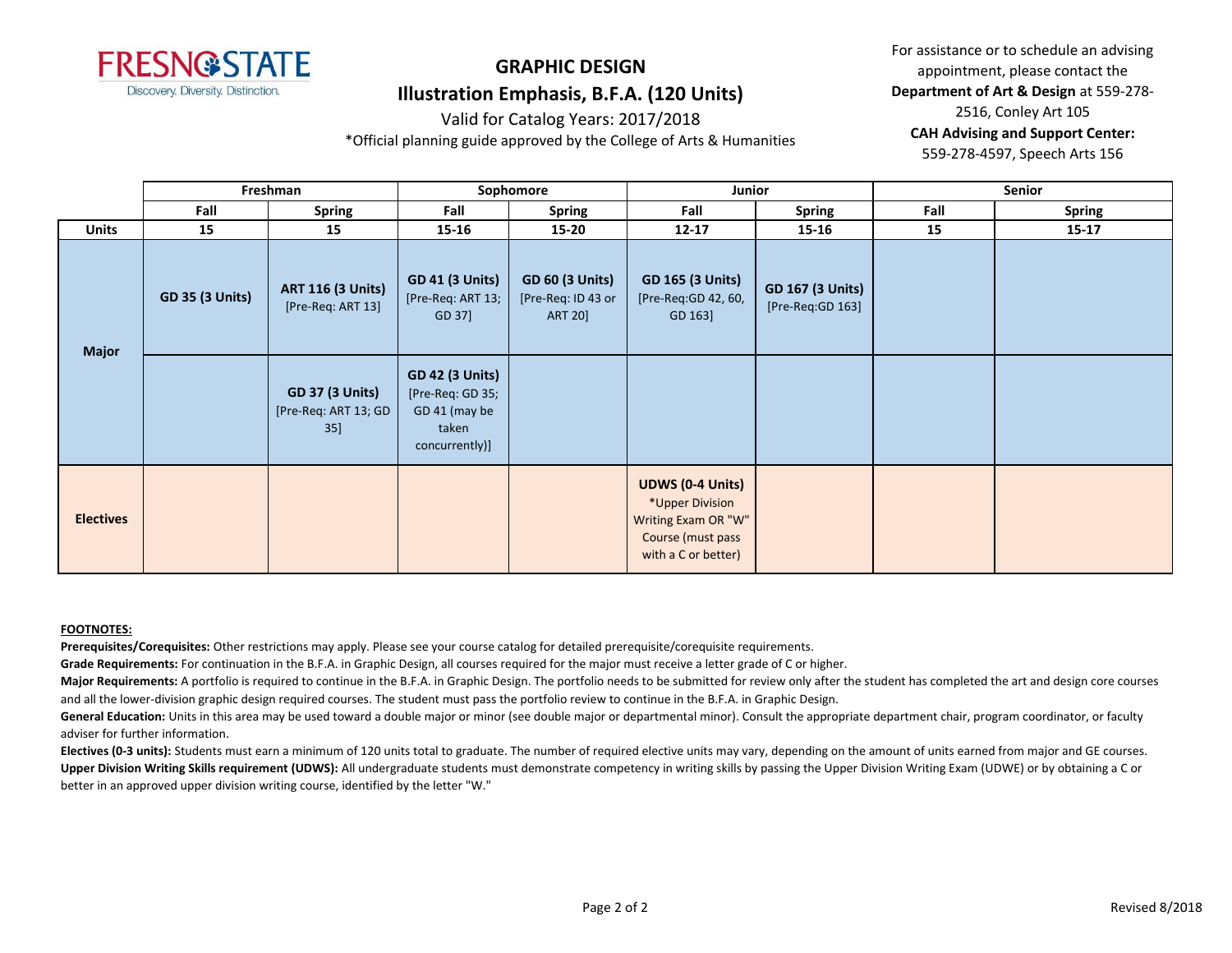

Valid for Catalog Years: 2012/2013 to 2016/2017

\*Official planning guide approved by the College of Arts & Humanities

For assistance or to schedule an advising appointment, please contact the **Department of Art & Design** at 559-278- 2516, Conley Art 105 **CAH Advising and Support Center:**  559-278-4597, Speech Arts 156

|                                    | Freshman                                                                                |                                                                                     | Sophomore                                                                                            |                                                   | Junior                                                |                                                                 | <b>Senior</b>                                                    |                                                                                                        |
|------------------------------------|-----------------------------------------------------------------------------------------|-------------------------------------------------------------------------------------|------------------------------------------------------------------------------------------------------|---------------------------------------------------|-------------------------------------------------------|-----------------------------------------------------------------|------------------------------------------------------------------|--------------------------------------------------------------------------------------------------------|
|                                    | Fall                                                                                    | <b>Spring</b>                                                                       | Fall                                                                                                 | <b>Spring</b>                                     | Fall                                                  | <b>Spring</b>                                                   | Fall                                                             | <b>Spring</b>                                                                                          |
| <b>Units</b>                       | 15                                                                                      | 15                                                                                  | 15-16                                                                                                | 15-20                                             | $12 - 17$                                             | 15-16                                                           | 15                                                               | $15 - 17$                                                                                              |
| <b>General</b><br><b>Education</b> | <b>A1 (3 Units)</b><br>Oral<br>Communication<br>*Must pass with a C<br>or better        | <b>A2 (3 Units)</b><br>Written<br>Communication<br>*Must pass with a C or<br>better | <b>B4 (3-4 Units)</b><br>Quantitative<br><b>Reasoning</b><br>*Must pass with a<br>C or better        | <b>B1 (3-4 Units)</b><br><b>Physical Sciences</b> | <b>B2 (3-4 Units)</b><br><b>Life Sciences</b>         | <b>C1/C2 (3 Units)</b><br><b>Arts or Humanities</b>             | <b>D2 (3 Units)</b><br>American<br>Government                    | <b>IC (3-4 Units)</b><br><b>Arts &amp; Humanities</b>                                                  |
|                                    | <b>A3 (3 Units)</b><br><b>Critical Thinking</b><br>*Must pass with a C<br>or better     |                                                                                     |                                                                                                      | <b>B3 (0-3 Units)</b><br>Lab                      |                                                       | <b>D1 (3 Units)</b><br><b>American History</b>                  | <b>D3 (3 Units)</b><br><b>Social Science</b>                     | <b>ID (3-4 Units)</b><br>Social, Political, & Economic<br><b>Institutions</b>                          |
|                                    |                                                                                         |                                                                                     |                                                                                                      | $C2(3-4)$<br><b>Humanities</b>                    |                                                       |                                                                 | IB (3 Units)<br><b>Physical Universe &amp;</b><br>Its Life Forms | MI (3 Units)<br>Multicultural/<br>International                                                        |
| <b>Major</b>                       | <b>GE Area C1 ARTH</b><br>10 (3 Units)<br>Arts                                          | <b>ARTH 11 (3 Units)</b>                                                            | ART 50, 60,<br>70, or 80 (3)<br>Units)<br>*See course<br>catalog for<br>prerequisite<br>requirements | ART 24, 30,<br><b>OR 40 (3 Units)</b>             | <b>GD 135 (3 Units)</b><br>[Pre-Req: ARTH 10, 11]     | <b>ARTH 132 OR 136</b><br>(3 Units)                             | <b>GD Elective (3)</b><br>Units)<br>*See advisor for<br>approval | <b>GD 179 (3 Units)</b><br>[Pre-Req: (GD 176 & GD 178),<br>(GD 155 & GD 157), or (GD 167<br>& GD 169)] |
|                                    | <b>GE AREA E ART 13</b><br>(3 Units)<br>Lifelong<br>Understanding & Self<br>Development | <b>ART 20 (3 Units)</b><br><b>OR</b><br>ID 43 (3 Units)                             | <b>GD 39 (3 Units)</b>                                                                               | <b>GD 50 (3 Units)</b>                            | <b>GD 163 (3 Units)</b><br>[Pre-Req:GD 60; ART<br>116 | <b>GD Elective</b><br>(3 Units)<br>*See advisor for<br>approval | <b>GD 169 (3 Units)</b><br>[Pre-Req:GD 163,<br>165]              | <b>GD 180 (3 Units)</b><br>[Pre-Req: (GD 176 & GD 178),<br>(GD 155 & GD 157), or (GD 167<br>& GD 169)] |